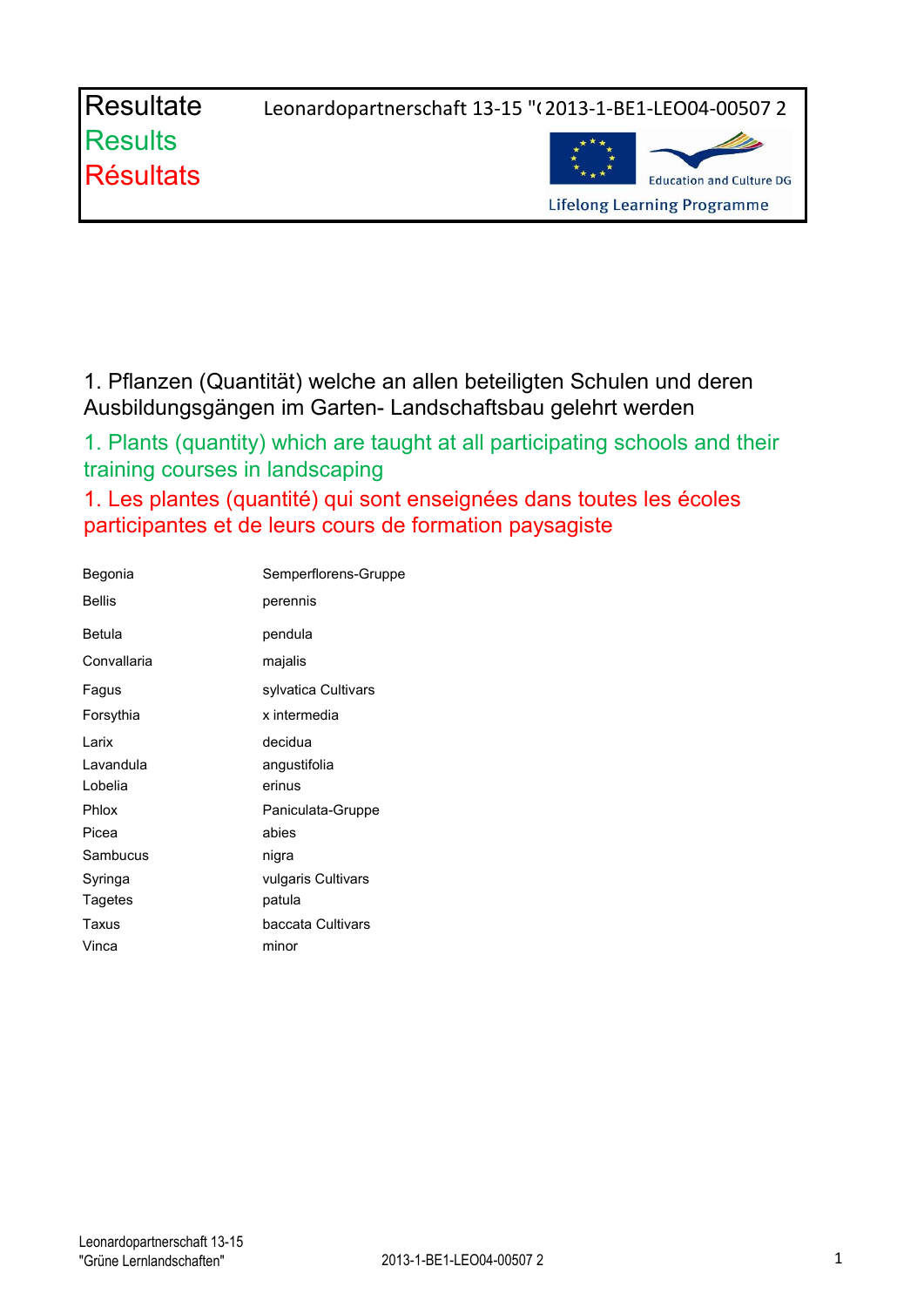## 2. Pflanzen (Quantität), welche an 75% der beteiligten Schulen im Galabau gelehrt werden

2. Plants (quantity), which are taught at 75% of the participating schools in landscaping

## 2. Plantes (quantité), qui sont enseignées à 75% des écoles participantes dans la formation paysagiste

| Begonia         | Semperflorens-Gruppe |
|-----------------|----------------------|
| <b>Bellis</b>   | perennis             |
| <b>Betula</b>   | pendula              |
| Convallaria     | majalis              |
| Fagus           | sylvatica Cultivars  |
| Forsythia       | x intermedia         |
| Larix           | decidua              |
| Lavandula       | angustifolia         |
| Lobelia         | erinus               |
| Phlox           | Paniculata-Gruppe    |
| Picea           | abies                |
| Sambucus        | nigra                |
| Syringa         | vulgaris Cultivars   |
| Tagetes         | patula               |
| Taxus           | baccata Cultivars    |
| Vinca           | minor                |
| Ageratum        | houstonianum         |
| <b>Berberis</b> | thunbergii           |
| <b>Buxus</b>    | sempervirens         |
| Canna           | indica               |
| Carpinus        | betulus              |
| Corylus         | avellana             |
| Delphinium      | Cultivars Grp.       |
| Hedera          | helix                |
| Paeonia         | Lactiflora-Gruppe    |
| Pelargonium     | Peltatum-Gruppe      |
| Pelargonium     | Zonale-Gruppe        |
| Tilia           | cordata              |
| Viola           | x wittrockiana       |
| Rosa            | Cultivars            |
| Alchemilla      | mollis               |
| Galanthus       | nivalis              |
| Hyacinthus      | orientalis           |
| <b>Iberis</b>   | sempervirens         |
| Petunia         | x atkinsiana         |
| Rhododendron    | Cultivars            |
| Salvia          | splendens            |
| Spiraea         | japonica Cultivars   |
| Tulipa          | Cultivars            |
| Weigela         | Cultivars            |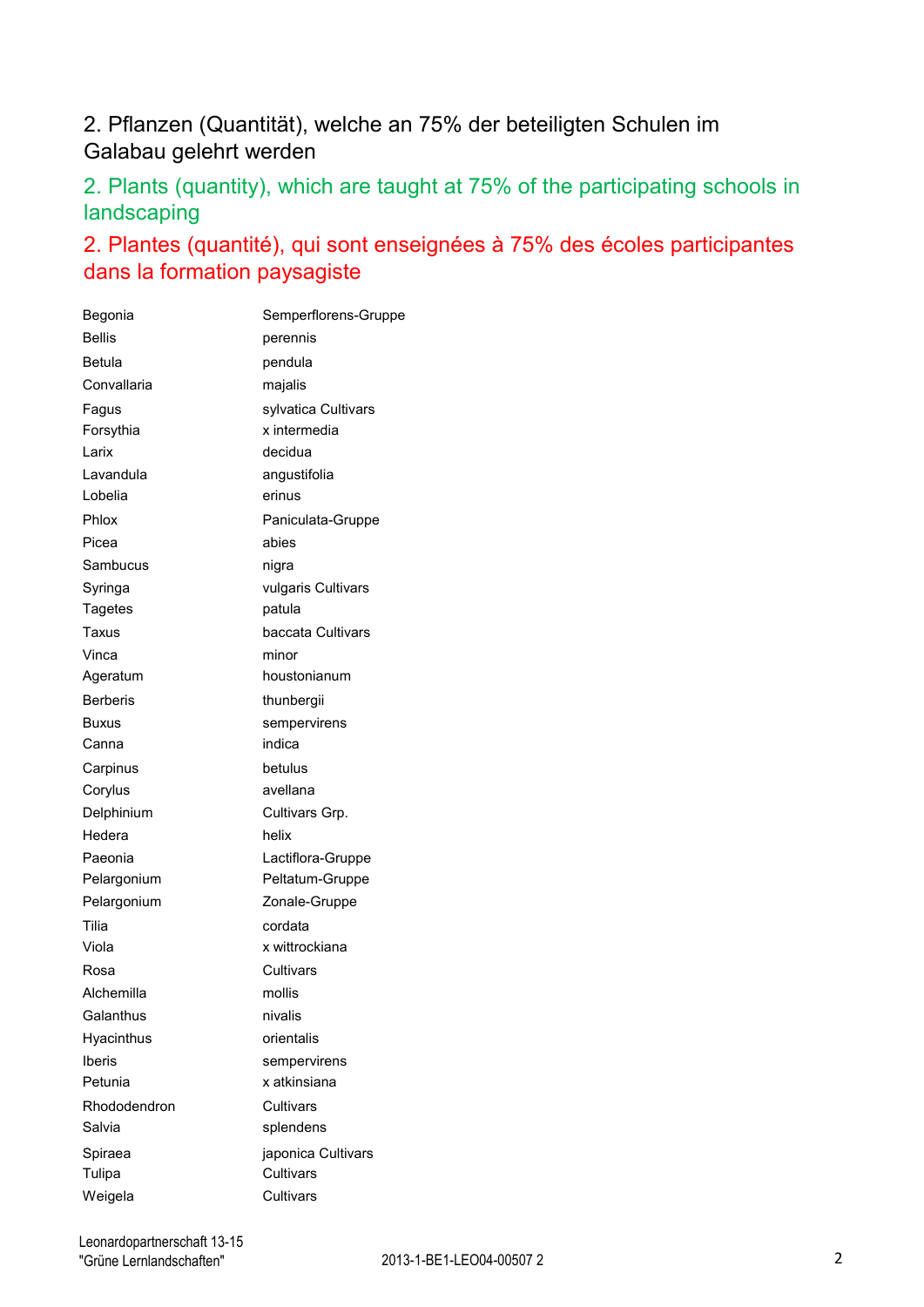| Zinnia         | elegans                 |
|----------------|-------------------------|
| Acer           | campestre               |
| Aesculus       | hippocastanum           |
| Ajuga          | reptans                 |
| Hemerocallis   | Cultivars               |
| Quercus        | robur                   |
| Antirrhinum    | majus                   |
| Calendula      | officinalis             |
| Calluna        | vulgaris                |
| Crocus         | vernus                  |
| Dahlia         | Cultivars /variabilis   |
| Erica          | carnea                  |
| Helianthus     | annuus                  |
| Helichrysum    | petiolare               |
| Ligustrum      | vulgare                 |
| Pinus          | mugo Cultivars          |
| Sedum          | telephium Cultivars     |
| Impatiens      | walleriana              |
| Parthenocissus | tricuspidata 'Veitchii' |
| Spiraea        | x vanhouttei            |
| Quercus        | rubra                   |
| Gazania        | Cultivars               |
| Verbena        | Cultivars               |
| Viburnum       | lantana                 |
| Arabis         | caucasica               |
| Aruncus        | dioicus                 |
| Astilbe        | chinensis 'Pumila'      |
| <b>Bidens</b>  | ferulifolia             |
| Digitalis      | purpurea                |
| Euphorbia      | pulcherrima             |
| Ficus          | benjamina               |
| Juniperus      | communis Cultivars      |
| Mahonia        | aquifolium              |
| Nicotiana      | x sanderae              |
| Pinus          | sylvestris              |
| Potentilla     | fruticosa               |
| Primula        | vulgaris                |
| Pulsatilla     | vulgaris                |
| Salvia         | officinalis             |
| Viola          | cornuta                 |
| Acer           | platanoides             |
| Cornus         | mas                     |
| Prunus         | laurocerasus Cultivars  |
| Robinia        | pseudoacacia            |
| Rosa           | rugosa                  |
| Wisteria       | sinensis                |